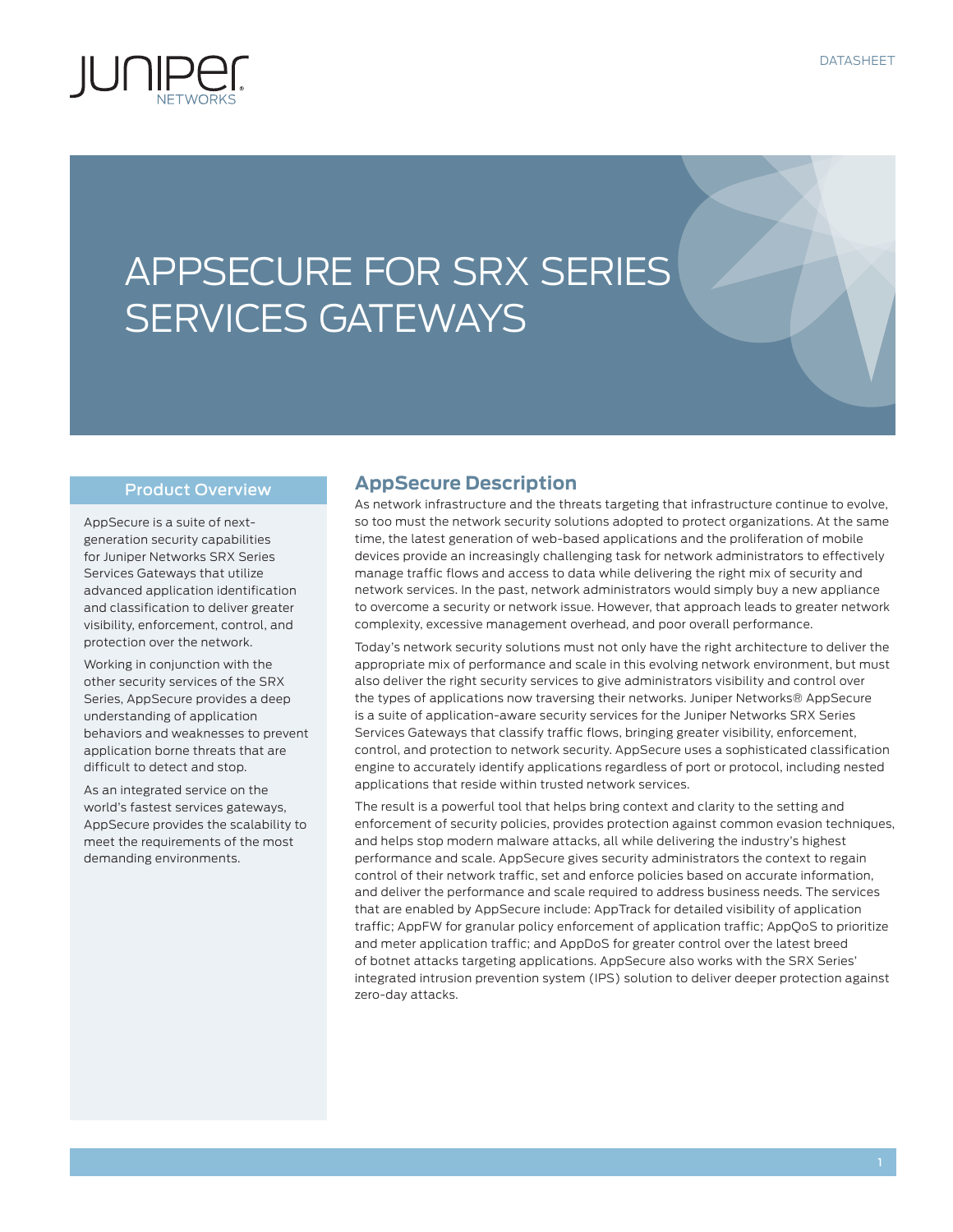

Figure 1: The application awareness and classification engine improves efficiency by inspecting network traffic and publishing the results for use by all of the AppSecure services.

#### AppSecure Features and Benefits

| Feature                                                           | <b>Feature Description</b>                                                                                                               | <b>Benefit</b>                                                                                                                                                                                           |
|-------------------------------------------------------------------|------------------------------------------------------------------------------------------------------------------------------------------|----------------------------------------------------------------------------------------------------------------------------------------------------------------------------------------------------------|
| Application awareness and<br>classification                       | Context, protocol information, and signatures used to<br>identify applications on any TCP or UDP port.                                   | Enables all AppSecure capabilities by exposing<br>application information to advanced, next-generation<br>security services for increased visibility, control and<br>protection.                         |
| Nested application support                                        | Accurate identification of applications running on top<br>of, or embedded into approved/trusted services and<br>protocols.               | Provides enhanced protection against modern<br>evasion techniques that utilize trusted services.                                                                                                         |
| User-role based policies                                          | Fine-grained policies, including application security,<br>based on user role and identity for all endpoints<br>including mobile devices. | Superior protection and easier policy management as<br>user and user groups reduce the number of policies<br>and rules needed to account for other elements such<br>as location, device, and IP address. |
| <b>SSL</b> inspection                                             | Inspection of HTTP traffic encrypted in SSL on any<br>TCP/UDP port.                                                                      | Combined with AppSecure, provides visibility<br>and protection against threats embedded in SSL<br>encrypted traffic.                                                                                     |
| Purpose built platform                                            | Built from the ground up on dedicated hardware.                                                                                          | Delivers unrivaled performance and flexibility to<br>protect service provider, enterprise and data center<br>environments.                                                                               |
| Junos <sup>®</sup> OS service integration on<br><b>SRX Series</b> | Rich set of native network and security services<br>including: firewall, AppSecure, IPS, IPsec VPN, NAT,<br>OoS, routing, and switching. | Provides consolidation and optimization of<br>application-aware security services for maximum<br>scale.                                                                                                  |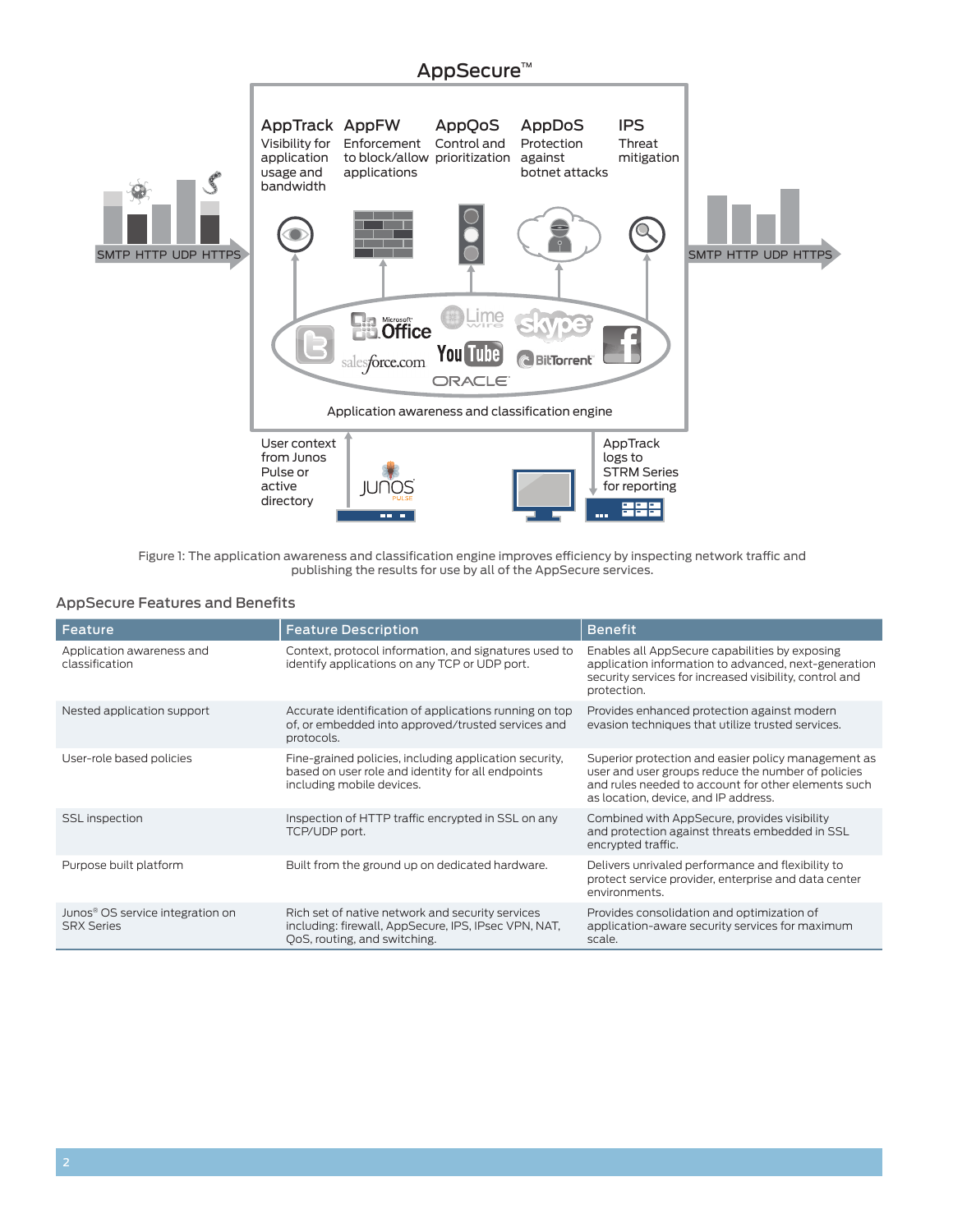### Application Visibility with AppTrack

AppTrack collects byte, packet, session, and time statistics while accurately identifying hundreds of applications, giving network administrators detailed analysis of application data. AppTrack quickly and easily provides visibility into the types of applications traversing through the SRX Series gateway and allows classification based on risk level, users, groups, zones, source, and destination addresses, as well as volumes. This information can be used to assess adherence to usage policies, help address bandwidth management, or simply report on the most active users and applications. Juniper's centralized logging and reporting system, STRM Series Security Threat Response Managers, provides a flexible and extensible way to analyze data from a centralized location and take action. Using a variety of predefined report formats, STRM Series can generate reports based on AppTrack application log data.

#### Application Enforcement with AppFW

AppFW enables administrators to create fine grained application control policies to allow or deny traffic based on dynamic application name or group names rather than static IP/port information. It is designed to simplify security policies by using application white lists and black lists, as well as to define what actions to perform on matched traffic while taking default action against all other traffic.

### Application Control with AppQoS<sup>1</sup>

With the increased use of web-based customer relationship management (CRM), enterprise resource planning (ERP), and other business tools, network administrators need a way to

prioritize business critical traffic over the network. AppQoS provides the ability to meter and mark traffic based on the application policies set by the administrator. These policies enable lower priority Web traffic to continue when network bandwidth allows, but ensures that mission critical traffic is delivered when usage levels surge.

## Application Protection with AppDoS

AppDoS identifies attacking botnet traffic and legitimate client traffic based on application-layer metrics and remediates these botnet attacks. Employing a multi-stage approach that includes server connection monitoring, deep protocol analysis, and botclient classification, AppDoS delivers the ability to detect subtle changes in traffic patterns and client behaviors that could indicate an application-level denial-of-service (DoS) attack. Once suspicious activity is detected, AppDoS can then issue an alert, block offending IP addresses, or completely drop irregular sessions and packets. AppDoS is typically deployed with the SRX Series' integrated IPS service to increase protection against malicious attacks.

#### Application Protection with IPS

IPS tightly integrates Juniper's latest and most advanced security features with the network infrastructure for threat mitigation and protection from a wide range of attacks and vulnerabilities. IPS subscribes to the results of application identification/ contextualization. These results help determine the appropriate protocol decoding and attack objects to use for the permitted incoming traffic that will be processed by the IPS software services module.

## **Specifications - Branch SRX Series Services Gateways**

|                                              | <b>SRX100/</b><br><b>SRX110</b><br><b>Services</b><br>Gatewav | <b>SRX210</b><br><b>Services</b><br>Gateway | <b>SRX220</b><br><b>Services</b><br>Gatewav | <b>SRX240</b><br><b>Services</b><br>Gateway | <b>SRX550</b><br><b>Services</b><br>Gateway | <b>SRX650</b><br><b>Services</b><br>Gatewav |
|----------------------------------------------|---------------------------------------------------------------|---------------------------------------------|---------------------------------------------|---------------------------------------------|---------------------------------------------|---------------------------------------------|
| Maximum AppSecure<br>throughput <sup>2</sup> | 90 Mbps                                                       | 250 Mbps                                    | 300 Mbps                                    | 750 Mbps                                    | 1.5 Gbps                                    | 1.9 Gbps                                    |
| Application identification                   | >900<br>applications                                          | >900<br>applications                        | >900<br>applications                        | >900<br>applications                        | >900<br>applications                        | >900<br>applications                        |
| Maximum IPS throughput                       | 75 Mbps                                                       | 65 Mbps                                     | 80 Mbps                                     | 230 Mbps                                    | 800 Mbps                                    | 1 Gbps                                      |
| Maximum connections per<br>second            | 1.500                                                         | 1.500                                       | 1.800                                       | 7.400                                       | 27,000                                      | 35,000                                      |
| Maximum sessions                             | 12.000                                                        | 24.000                                      | 32.000                                      | 48,000                                      | 375,000                                     | 512.000                                     |

# **Specifications - Data Center SRX Series Services Gateways**

|                                           | <b>SRX1400</b><br><b>Services</b><br>Gateway | <b>SRX3400</b><br><b>Services</b><br>Gateway | <b>SRX3600</b><br><b>Services</b><br>Gatewav | <b>SRX5600</b><br><b>Services</b><br>Gatewav | <b>SRX5800</b><br><b>Services</b><br>Gateway |
|-------------------------------------------|----------------------------------------------|----------------------------------------------|----------------------------------------------|----------------------------------------------|----------------------------------------------|
| Maximum AppSecure throughput <sup>2</sup> | 4 Gbps                                       | 16 Gbps                                      | 25 Gbps                                      | 50 Gbps                                      | 100 Gbps                                     |
| Application identification                | >900 applications                            | >900 applications                            | >900 applications                            | >900 applications                            | >900 applications                            |
| AppDoS protocols                          | $>60$ protocols +<br>600 contexts            | $>60$ protocols +<br>600 contexts            | $>60$ protocols +<br>600 contexts            | $>60$ protocols +<br>600 contexts            | >60 protocols +<br>600 contexts              |
| Maximum IPS throughput                    | 2 Gbps                                       | 6 Gbps                                       | 10 Gbps                                      | 15 Gbps                                      | 30 Gbps                                      |
| Maximum connections per second            | 40.000                                       | 180.000                                      | 180.000/300.0003                             | 380,000                                      | 380,000                                      |
| Maximum sessions                          | 0.5 million                                  | 2.25 million/<br>$3$ million <sup>3</sup>    | 2.25 million/<br>$6$ million <sup>3</sup>    | 9 million                                    | $12.5/20$ million <sup>4</sup>               |
| <b>SSL</b> inspection                     | Yes                                          | Yes                                          | Yes                                          | Yes                                          | Yes                                          |

<sup>1</sup>AppQoS is currently supported on SRX Series Services Gateways for the data center. AppQoS support on SRX Series Services Gateways for the branch forthcoming in the near future.

2 Throughput numbers based on HTTP traffic with 44 kilobyte transaction size. <sup>3</sup> Additional Extreme License required for 3 million and 6 million sessions.

4 To achieve more than 12.5M CP sessions on SRX5800, use software knob available from 10.4 or 11.4 and later.